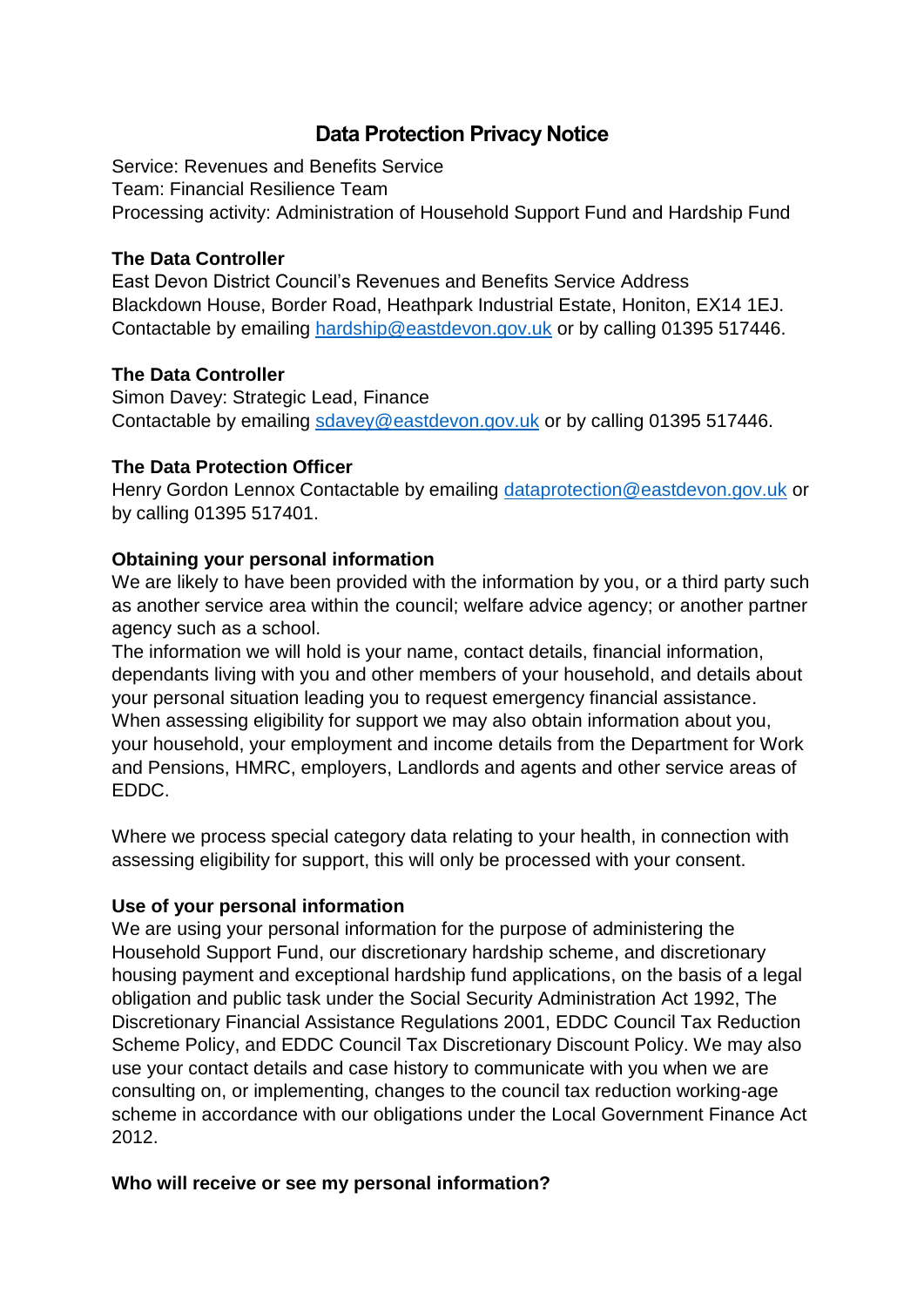Your personal information will be available to be seen by those within the Financial Resilience Team for the purpose of assessing and administering your application for financial support.

Your information may also be provided to the following; Internal service areas including Benefits, Council Tax, Housing and Environmental Health, for the purpose of carrying out our regulatory functions and legal obligations including those under the Homelessness Reduction Act 2017 and the Environmental Protection Act, and for the purpose of identifying and preventing fraud.

We may also share information with our corporate safety officer when our staff safety is viewed as being at risk.

Information may also be shared with partner agencies during safeguarding investigations.

We may also share your data within the organisation or with other Government agencies in order to prevent and/or detect potentially fraudulent activity. Subject to a legal gateway, your information may also be shared for the prevention of fraud and criminal activity with (list not exhaustive): The police, Immigration Service, Absconder Services and/or UK Border Agency, Health and social care organisations, Other Local Authorities.

With your consent your information may also be shared with partner agencies for the purposes of joint working towards solving the underlying issue causing your financial hardship, this may include Citizens Advice East Devon and Exeter Community Energy for the purposes of assessing eligibility for energy efficiency support.

Your claim information is processed by our IT company.

We may also discuss your application with your Landlord where authorised, by you, to do so. Your personal information will be stored securely and will not be accessible to anyone else, including other services within the Council, unless detailed above.

#### **Retention**

All your personal information will be held by us only for as long as is necessary and then in accordance with any legal requirements imposed upon us and the Council's retention schedule. For more information please go to our website to view our Retention schedule

#### **Transferring personal information outside of the EU**

Your personal information will not be transferred outside the EU or to any international organisations by the Council. It should be noted that the Council has no control over those accessing its online public registers nor what someone does with any information they obtain from them.

#### **Your Rights**

Whatever our use of your personal information you have the right of access to that personal information (this means confirmation that we are using your personal